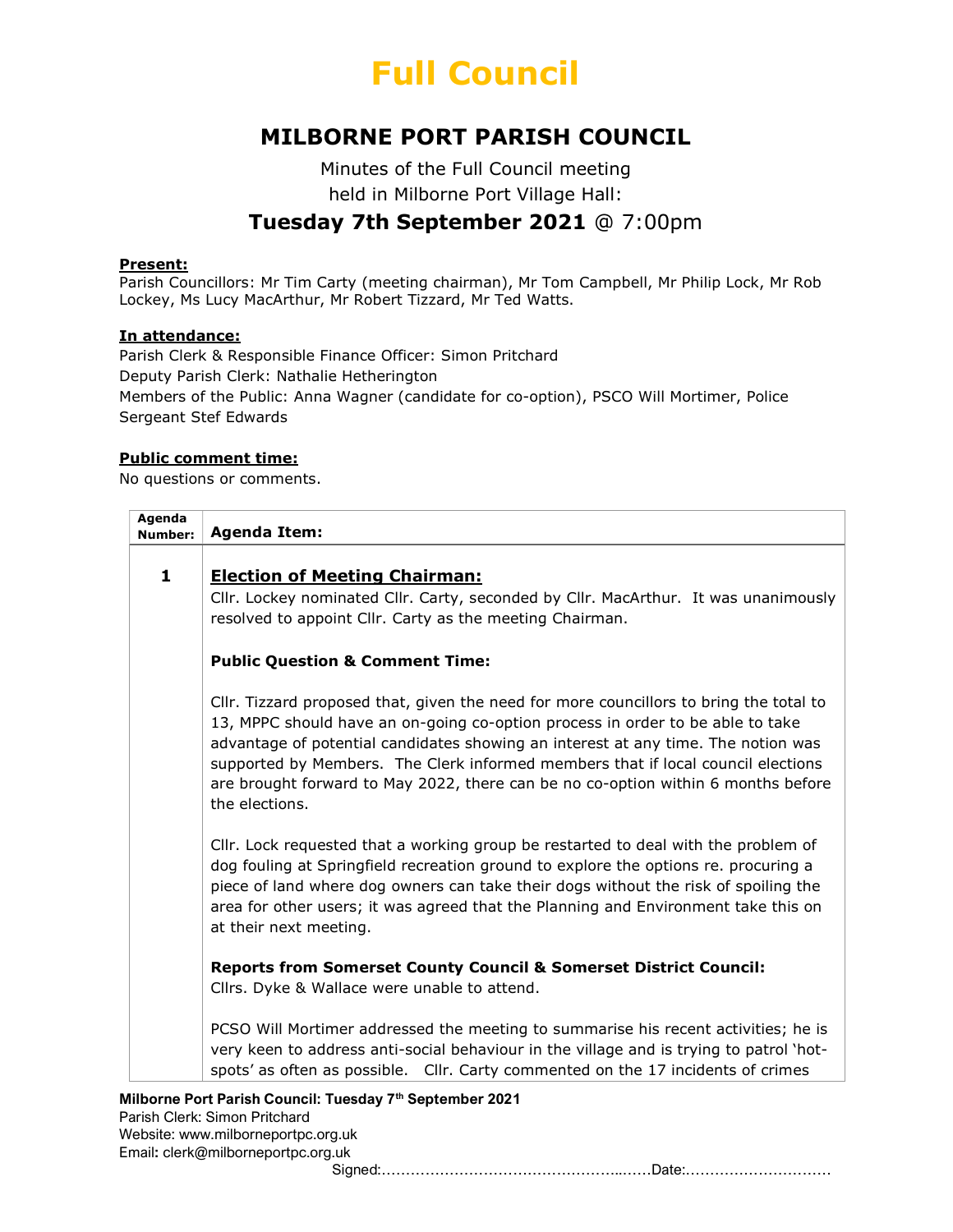|                         | against a person reported in July & August and this was discussed. The recent dog<br>abduction in Cheriton was discussed; the victim did not want to press charges after<br>he paid for dogs to be returned. All members agreed that Will Mortimer's regular<br>presence in the village is hugely valued.                                                                                                                                                                                                                                                                                                                                                                                                                                                                                                                                                                                                                                                                                           |
|-------------------------|-----------------------------------------------------------------------------------------------------------------------------------------------------------------------------------------------------------------------------------------------------------------------------------------------------------------------------------------------------------------------------------------------------------------------------------------------------------------------------------------------------------------------------------------------------------------------------------------------------------------------------------------------------------------------------------------------------------------------------------------------------------------------------------------------------------------------------------------------------------------------------------------------------------------------------------------------------------------------------------------------------|
| $\overline{\mathbf{2}}$ | <b>Apologies for Absence:</b><br>Cllr. Barsby - work commitments<br>Cllrs. William Wallace (SCC) and Sarah Dyke (SSDC)                                                                                                                                                                                                                                                                                                                                                                                                                                                                                                                                                                                                                                                                                                                                                                                                                                                                              |
| 3                       | <b>Declarations of Interest &amp; Applications for Dispensations to</b><br>Participate:<br>None.                                                                                                                                                                                                                                                                                                                                                                                                                                                                                                                                                                                                                                                                                                                                                                                                                                                                                                    |
| 4                       | <b>Adoption of Full Council Minutes:</b><br>Tuesday 6th July 2021<br>$\mathbf{u}$<br>The minutes of the Full Council meeting of $6th$ July 2021 had been circulated to<br>Members ahead of the meeting<br>The Clir Lockey proposed that the minutes of 6 <sup>th</sup> July were adopted,<br>seconded by Cllr. MacArthur and resolved unanimously.                                                                                                                                                                                                                                                                                                                                                                                                                                                                                                                                                                                                                                                  |
| 5                       | <b>Parish Council Accounts:</b><br>A. Monthly Payments:<br>Members received the payments list for August 2021 with no questions/comments.<br>It was proposed by Cllr. Carty that they be approved; this was seconded by<br>Cllr. Lock and resolved unanimously.<br><b>B. Full Council Accounts &amp; Bank Reconciliation:</b><br>Cllr. Lockey confirmed that he had checked and signed the latest bank<br>reconciliation.<br>C. External Audit Result 2021/21:<br>Cllr. Carty thanked The Clerk for his successful work with the audit which received<br>no recommendations from the external auditor; the Clerk will now issue a public<br>announcement that the audit is complete.<br>D. Appointment of Internal Auditor for 2021/22:<br>The Clerk gave background information re. the tendering process and the reasons<br>behind his recommendation of Do The Numbers.<br>Cllr. Carty proposed that Do The Numbers be appointed; this was seconded<br>by Cllr. Lockey and resolved unanimously. |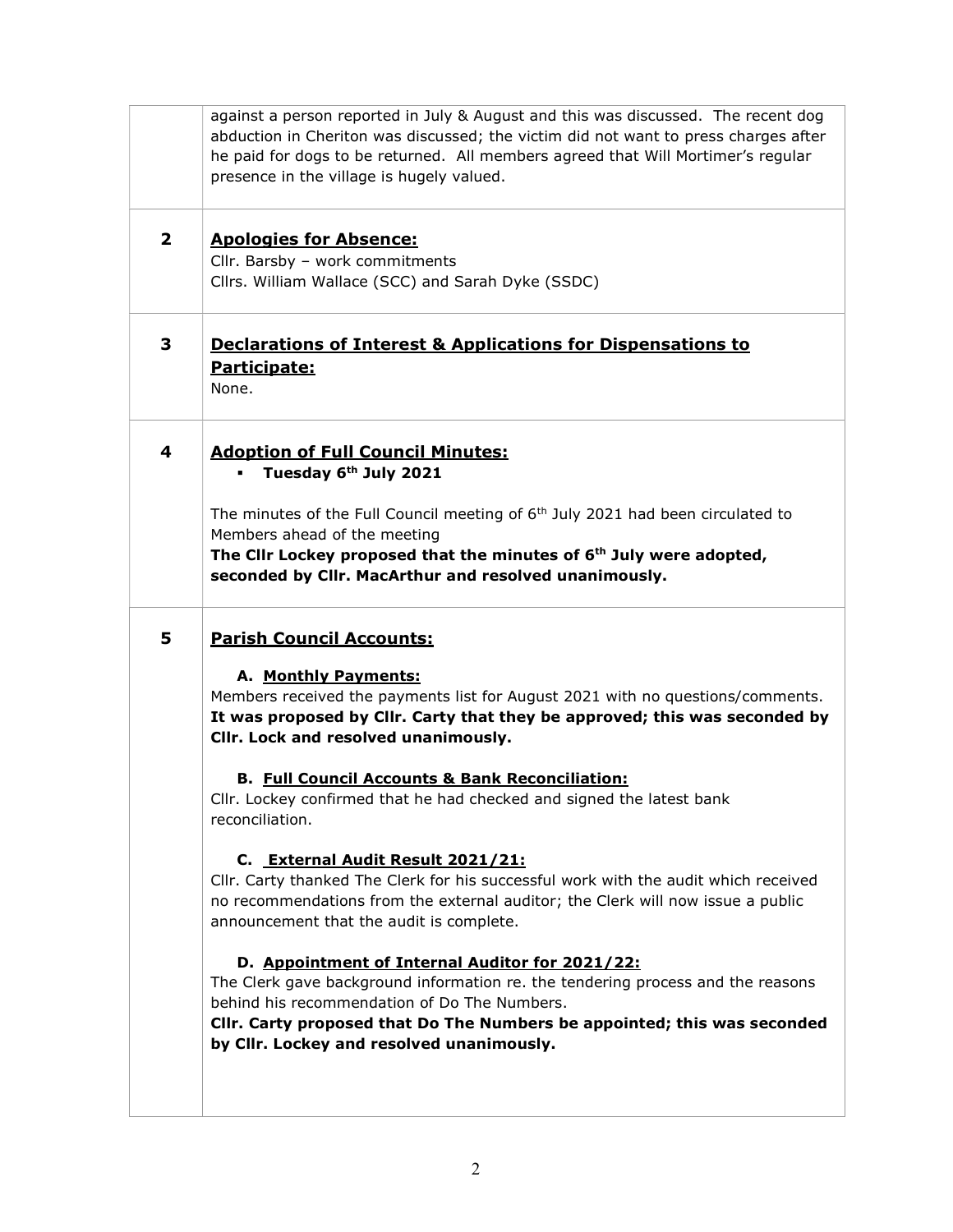## 6 Co-Option of New Council Members:

## A: Interview of Candidates:

Anna Wagner introduced herself to members and spoke about her involvement in village life and in her motivations to become a councillor.

Lyn Harrison was unable to attend the meeting.

## B: Nominations and Voting:

Cllr. Lockey nominated Anna Wagner to be co-opted to the council; this was seconded by Cllr. Carty and resolved unanimously.

Cllr. Lockey nominated Lyn Harrison to be co-opted to the council; this was seconded by Cllr. Tizzard and resolved unanimously.

### C: Declarations of Acceptance of Office:

Anna Wagner signed her Declaration of Acceptance of Office and joined the Council for the rest of the meeting.

| <b>Parish Defibrillators:</b> |
|-------------------------------|
|-------------------------------|

### A: Formal Adoption of Defibrillators:

A request had been received from Milborne Port W.I. for the Parish Council to formally adopt the defibrillators at the Village Hall and at the Doctors' Surgery. Cllr. Lock asked how the success rate could be measured and reported; the Clerk informed members that the Ambulance Service would provide any statistics. Cllr. Carty proposed that the Parish Council adopt the defibrillators; this was seconded by Cllr. MacArthur and resolved unanimously.

### B: Memorandum of Understanding with the W.I.:

Members received the memorandum of understanding with the W.I. in relation to the servicing of the Parish Council's three defibrillators (at the Town Hall, the Village Hall & the Doctors' Surgery).

Cllr. Carty proposed that the Council approve the document and enter into the agreement with the W.I. this was seconded by Cllr. Campbell and carried unanimously.

## 8 Appointment of Parish Council Chairman 2021- May 2022:

Cllr. Carty spoke about the change in his circumstances which meant that he would be prepared to take on this role.

Cllr. Campbell proposed that Cllr. Carty be elected as the Parish Council Chairman for the rest of the municipal year; this was seconded by Cllr. Lockey and resolved unanimously.

### Milborne Port Parish Council: Tuesday 7<sup>th</sup> September 2021

Parish Clerk: Simon Pritchard Website: www.milborneportpc.org.uk Email: clerk@milborneportpc.org.uk

Signed:…………………………………………..……Date:…………………………